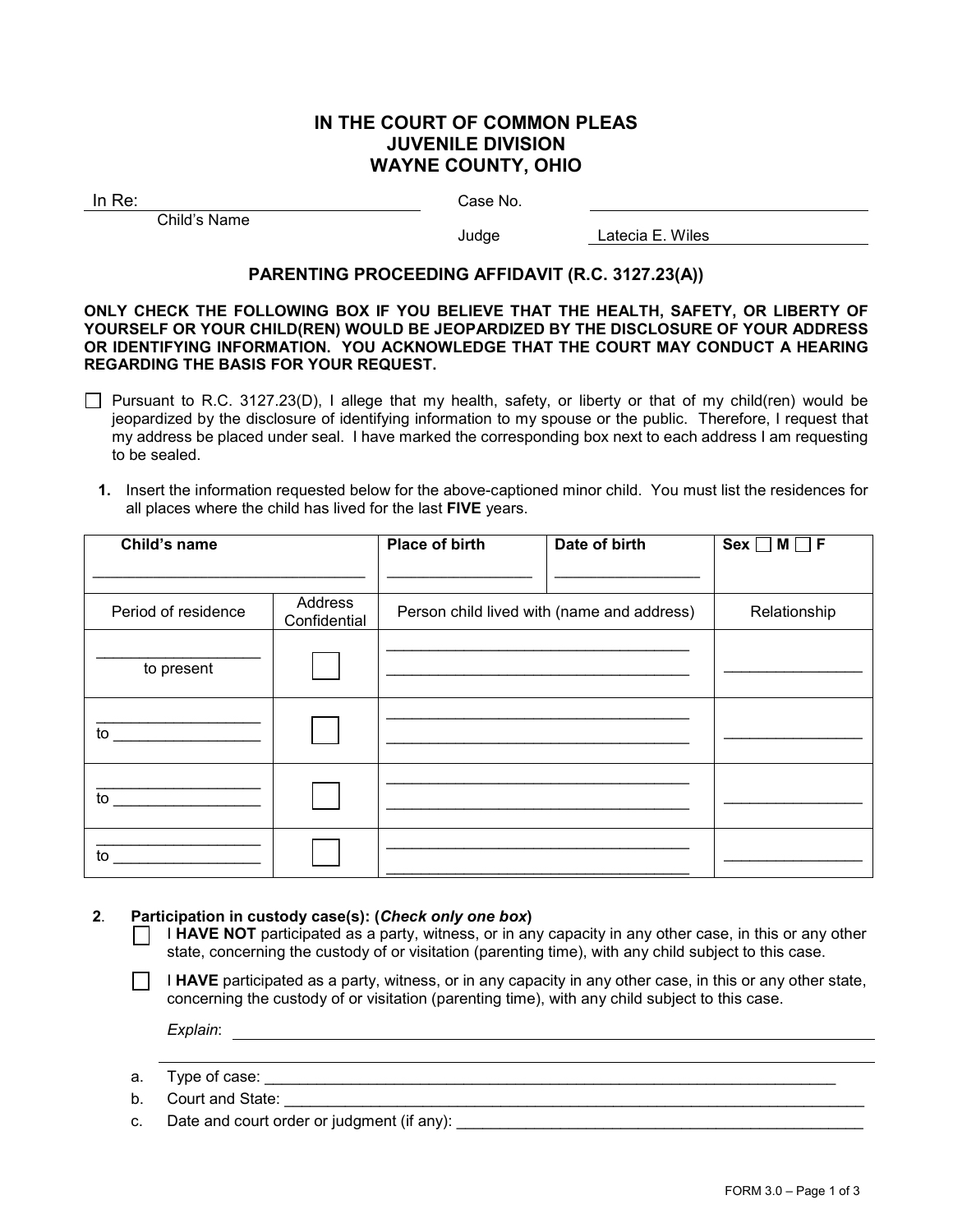## **3**. **Information** about custody case(s): **(***Check only one box***)**

|    | I HAVE NO INFORMATION of any cases that could affect the current case, including any cases relating<br>to custody; domestic violence or protection orders; dependency, neglect, or abuse allegations; or<br>adoptions concerning any child subject to this case.                                                   |
|----|--------------------------------------------------------------------------------------------------------------------------------------------------------------------------------------------------------------------------------------------------------------------------------------------------------------------|
|    | I HAVE THE FOLLOWING INFORMATION concerning cases that could affect the current case,<br>including any cases relating to custody; domestic violence or protection orders; dependency, neglect,<br>or abuse allegations; or adoptions concerning a child subject to this case, other than listed in Paragraph<br>2. |
| a. | Explain:<br>Type of case:                                                                                                                                                                                                                                                                                          |
| b. | Court and State:                                                                                                                                                                                                                                                                                                   |

c. Date and court order or judgment (if any):

#### **4**. **Information about criminal convictions:**

List all of the criminal convictions, including guilty pleas, for you and the members of your household for the following offenses: any criminal offense involving acts that resulted in a child being abused or neglected; any domestic violence offense that is a violation of R.C. 2919.25; any sexually oriented offense as defined in R.C. 2950.01; and any offense involving a victim who was a family or household member at the time of the offense and caused physical harm to the victim during the commission of the offense.

| <b>NAME</b> | <b>CASE NUMBER</b> | <b>COURT/COUNTY/STATE</b> | <b>CHARGE</b> |
|-------------|--------------------|---------------------------|---------------|
|             |                    |                           |               |
|             |                    |                           |               |
|             |                    |                           |               |

### **5. Information about children services involvement:**

List all known prior involvement you, the above-captioned child, or the members of your household have had with children services or child protective services agencies. Please include estimated dates where possible. Unsubstantiated investigations need not be listed below.

| <b>DATES</b> | <b>COURT/COUNTY/STATE</b> | <b>DESCRIPTION</b> |
|--------------|---------------------------|--------------------|
|              |                           |                    |
|              |                           |                    |
|              |                           |                    |
|              |                           |                    |
|              |                           |                    |
|              |                           |                    |

#### **6. Persons not a party to this case: (***Check only one box***)**

- **I DO NOT KNOW OF ANY PERSON** not a party to this case who has physical custody or claims to have custody or visitation rights with respect to any child subject to this case.
- **I KNOW THAT THE FOLLOWING NAMED PERSON(S)** not a party to this case has/have physical custody or claim(s) to has/have custody or visitation rights with respect to any child subject to this case.

### a. Name/Address of Person:

 $\Box$  has physical custody  $\Box$  claims custody rights  $\Box$  claims visitation rights